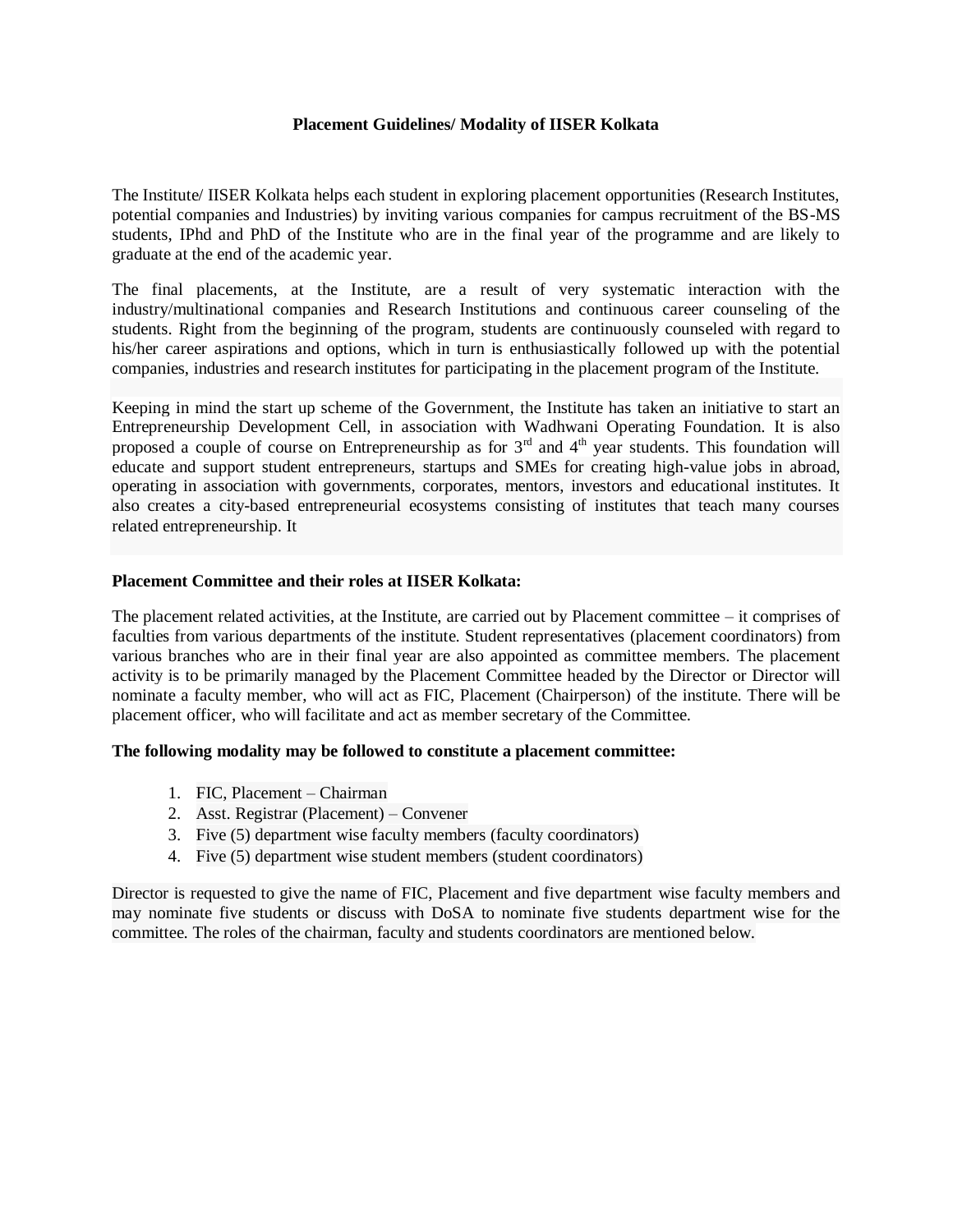# **Role of Chairman – Centre for Career Development (CCD):**

- a. Contacting industries/companies/HRs for campus recruitment and internship drives annually.
- b. Preparing the list of eligible graduates/students based on the eligibility criterion of particular firm and sharing with the recruiters.
- c. Administer and provide assistance to all annual enrollment process and prepare placement reports.
- d. Prepare all resumes and conduct interviews/ pre-placement talk and provide assistance to all graduates/students and review all procedures.
- e. Manage all students progress and prepare required strategies of placement time to time to complete all programs
- f. Conduct career guidance training and placement workshop.

# **Role of department wise faculty coordinator :**

- a. Supervise the placement activities of the Institute
- b. Prepare the list of companies/industries/HRs contact details in discussion with the other faculty members of the concerned department and submit the same to the Chairman- CCD.
- c. Contact firms and HRs as and when necessary for smooth functioning of the placement activities.
- d. Administer and assist Chairman- CCD to prepare the department wise placement report.
- e. Assist the Chairman-CCD to design the placement strategies for smooth placement operation

# **Role of department wise students' coordinator :**

- a. Arranging logistics for HRs team coming for placement activities in discussion with the Placement Officer.
- b. Will act as liaison officer between the concerned department students, alumni (for mentoring and recruitment) and the CCD.
- c. Student coordinator will manage the department wise database of the students in discussion with the department wise faculty coordinator.
- d. Students' coordinator will also help the centre by preparing the list of companies/industries/HRs contact number so that the placement centre can contact them.
- e. Advice the placement committee if any specific career guidance and career workshop to be conducted at IISER Campus.
- f. They will help department students to clarify their doubts (if any) with HRs during preplacement talk in discussion with the concerned department faculty members.
- g. They will help the department students to fill the any specific forms of the centre and registration process with the centre.

# **Role of Placement Officer:**

- He/She will be responsible to implement the work assigned by the Chairman-CCD of the Placement Committee.
- He will act as the secretary of the Committee. To correspond to prospective companies for interview date and schedule of events as advised by the Chairman – CCD time to time.
- To correspond to students informing about the interview date and schedule of events as advised by the Chairman time to time.
- Prepare the placement brochure and update the CCD website.
- Other assignments assigned by the Chairman-CCD time to time.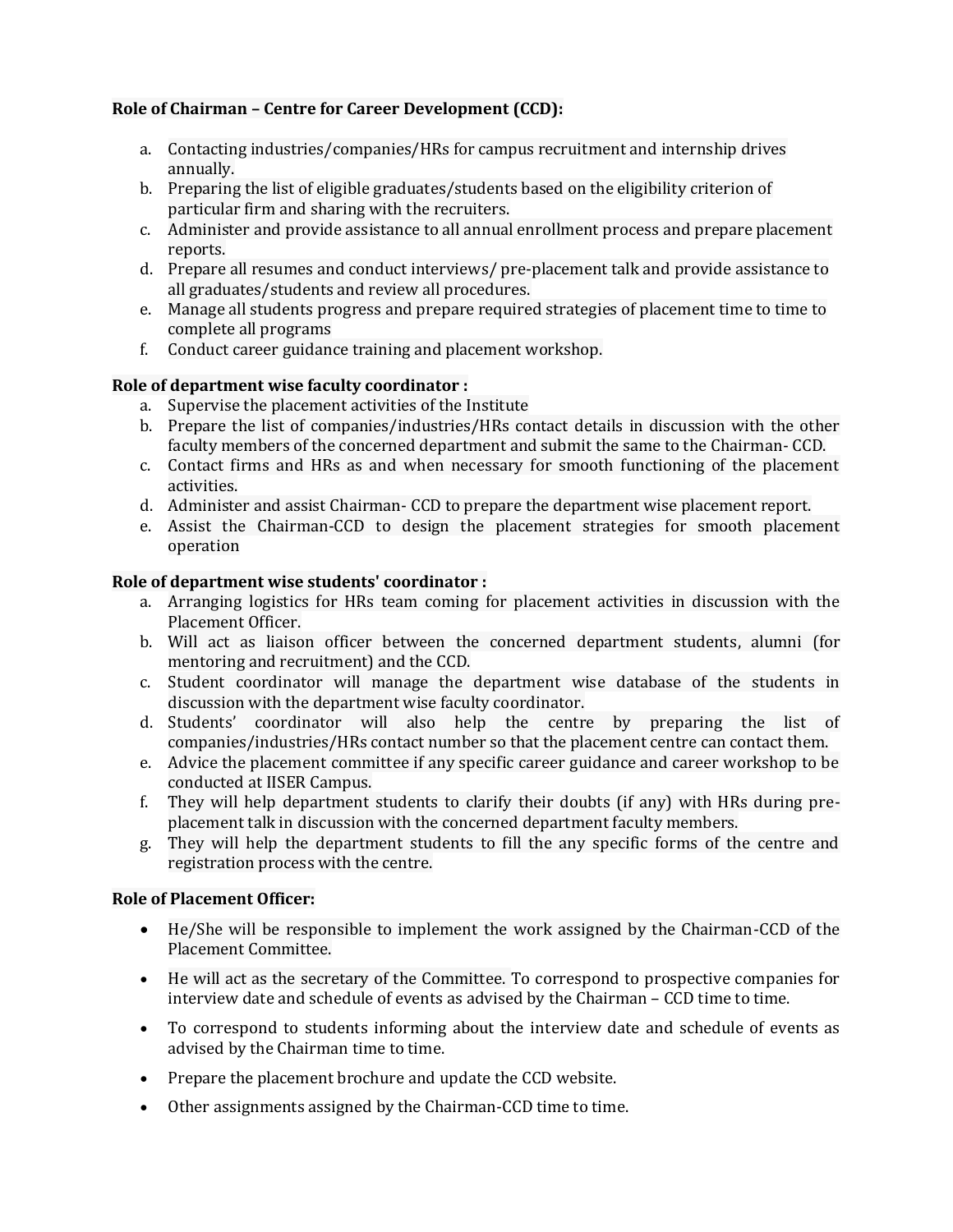The Institute also may think for an external adviser for the placement committee, who has the professional experiences in Govt. and public sector organizations.

**\*\* There should be an All IISERs placement Committee (AIPC) in the line of IITs who draft the general guidelines for all recruiters for a smooth placement process. Apart from this particular job, the committee will** also look after various other important issues regarding placement for ISERs.

Link:<https://www.iitg.ac.in/ccd/downloads/AIPC%20Guidelines%20to%20Recruiters.pdf>

## **The Broad Activities Undertaken by the Placement Cell are:**

Formation of Students' Placement Committees for final placement and also for getting industrial training and industry linked project work for students.

- Preparation of Placement Brochure for final placement.
- Pre-placement visits (PPV) to the companies.
- Communication, networking and relationship building with the potential recruiters
- Invitation to potential recruiters to visit the Institute.
- Continuation of placement activities after the stipulated period, till all the students are placed.
- Grooming and training of the candidates for the placements so that their chances of selection increase.
- General follow-up, joining formalities and other administrative activities.
- Some more may be added….

## **Student Registration for the Placement and Internship**

Students who are in their final year and interested in availing placement support from institute, will have to register themselves for placement through dedicated Institute placement portal. Those who don't want any kind of placement support need not register themselves. Registration for placement is done by paying placement registration fees decided by the institute from time to time.

**IISERK Placement model:** is a four stage process involving the Pre Placement activities, Career Guidance, Executing Placement and Post Placement reviews.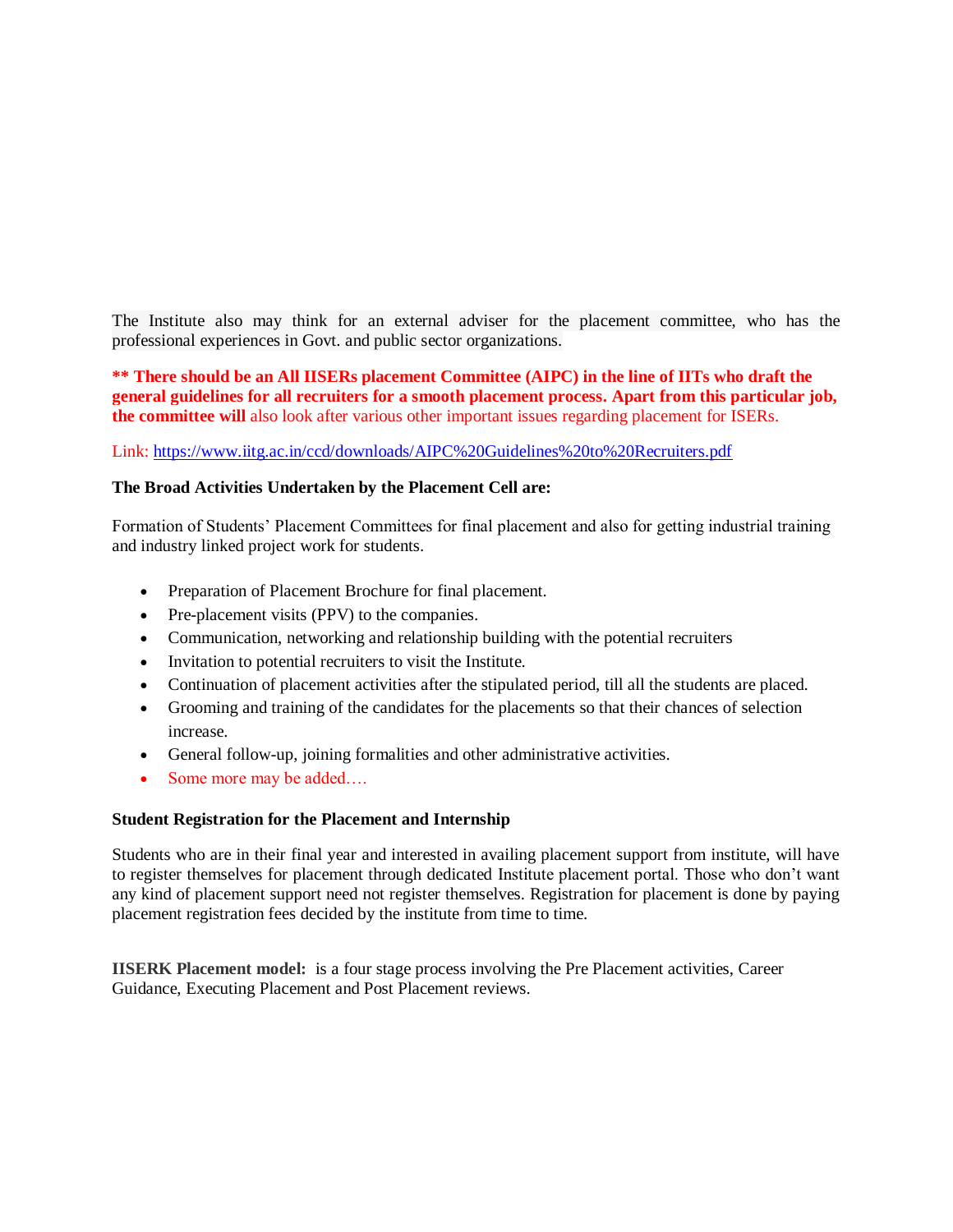

In addition to providing Placement support to the students in the prestigious organisations, we also facilitate training of our students during summer and winter vacations regarding personality / soft skill development, development, holding institute-industry interactions seminars/conferences, counselling of the students on job opportunities, participation in exhibitions, fairs, facilitating industry visits and Inviting distinguished speakers to add value in our programs.

### **Placement Process**

- 1. An email will be sent to all possible recruiters latest by  $3<sup>rd</sup>$  week of August requesting them to visit our Institute/IISERK for pre-placement from the 1<sup>st</sup> week of September to 1<sup>st</sup> week of October 2018. After their visit for PPV (pre-placement visit). The on-campus placement activity will start from the 2<sup>nd</sup> week of October and process will continue till 2<sup>nd</sup> week of November.
- 2. Placement cell will send a professional placement brochure of the Institute, where the recruiters will be requested to visit the Institute for a series of interviews, group discussions, soft skill interventions etc.
- 3. Once an organization/companies/industry/research Institutes shows interest in recruitment from IISER Kolkata, the the students are asked to register their interest for the job.
- 4. An email informing about the job opening and its details will be shared with the student coordinators and placement committee. Placement cell will try to get as much details as possible about the job profile.
- 5. The registration of interest is to be done by students from their official ID only, after going through the job profile
- 6. Only students who register for that particular job profile will be considered for the job opening and their names and CVs will be shared with the company.
- 7. It will be responsibility of a student to keep his/her resumes updated with placement cell. Once the names of students are submitted, student is not allowed to withdraw from the selection process.
- 8. Sometimes companies come for Pre-Placement Talk / Group Discussion / Written Test and the short-listed students are interviewed at the campus or off the campus. Alternately, some companies select students based on their CVs and may invite them for Group Discussions/Interviews at their offices.

## **Placement Brochure**

The Institute prepares a Placement Brochure, giving details of the students ready to be placed for the benefit of the students and potential recruiters. This brochure is subsequently shared with potential recruiters. The students registered for placement are included in this brochure.